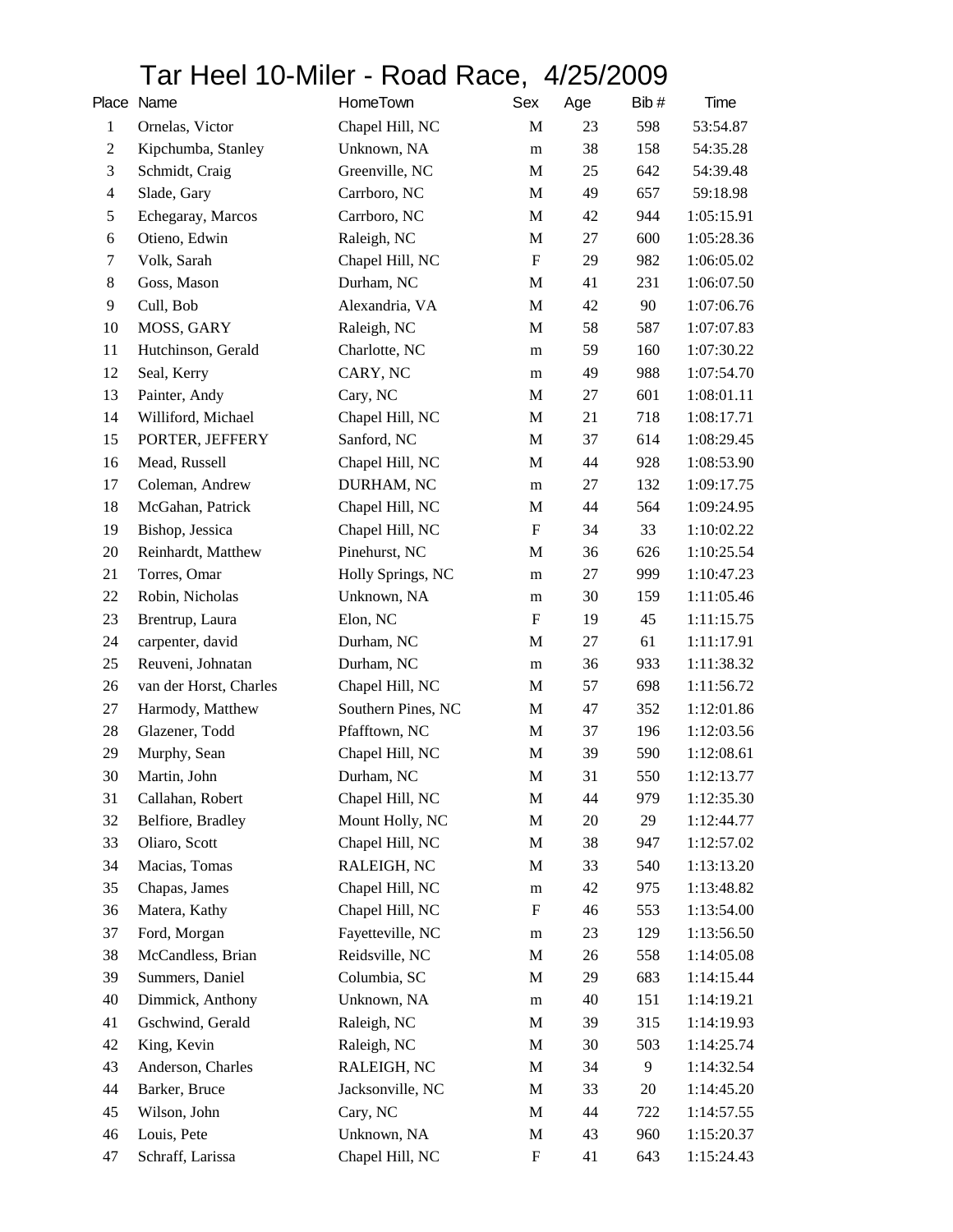| 48 | Jackson, Robert         | Cary, NC          | M                         | 48 | 452 | 1:15:57.69 |
|----|-------------------------|-------------------|---------------------------|----|-----|------------|
| 49 | Suss, Carolyn           | Fuquay-Varina, NC | $\mathbf F$               | 28 | 684 | 1:16:04.61 |
| 50 | Huff, Nathan            | RALEIGH, NC       | M                         | 30 | 430 | 1:16:05.23 |
| 51 | O'Neill, Miles          | Chapel Hill, NC   | m                         | 37 | 954 | 1:16:12.80 |
| 52 | Brandon, Julia          | Durham, NC        | $\boldsymbol{\mathrm{F}}$ | 36 | 43  | 1:16:13.75 |
| 53 | Strongoli, Lisa         | DURHAM, NC        | $\boldsymbol{\mathrm{F}}$ | 25 | 679 | 1:16:23.89 |
| 54 | Cohn, Dov               | Chapel Hill, NC   | M                         | 40 | 80  | 1:16:39.28 |
| 55 | Markham, Anthony        | Sanford, NC       | M                         | 31 | 544 | 1:16:51.94 |
| 56 | Willoughby, Michael     | Carrboro, NC      | M                         | 37 | 720 | 1:17:00.64 |
| 57 | McCleary, Jim           | Raleigh, NC       | M                         | 54 | 560 | 1:17:05.71 |
| 58 | Hotelling, Jim          | Chapel Hill, NC   | M                         | 62 | 428 | 1:17:21.02 |
| 59 | allman, steven          | Durham, NC        | M                         | 49 | 8   | 1:17:46.57 |
|    |                         |                   |                           |    |     |            |
| 60 | SWAROVSKI, MICHELLE     | Cary, NC          | $\mathbf F$               | 14 | 685 | 1:17:46.70 |
| 61 | Herman-Giddens, Greg    | Chapel Hill, NC   | M                         | 47 | 381 | 1:17:58.74 |
| 62 | Crenshaw, Todd Crenshaw | Durham, NC        | M                         | 44 | 85  | 1:18:06.24 |
| 63 | Minarcine, Chris        | Fuquay-Varina, NC | M                         | 34 | 574 | 1:18:26.85 |
| 64 | Mistry, Kshitij         | Chapel Hill, NC   | M                         | 37 | 577 | 1:18:30.33 |
| 65 | Hall, Timothy           | Durham, NC        | M                         | 43 | 350 | 1:18:35.34 |
| 66 | Pearson, Kent           | Pittsboro, NC     | M                         | 40 | 606 | 1:18:50.65 |
| 67 | Branson, Sheri          | Chapel Hill, NC   | $\boldsymbol{\mathrm{F}}$ | 51 | 44  | 1:18:55.29 |
| 68 | Gupta, Neil             | Chapel Hill, NC   | M                         | 27 | 322 | 1:19:03.37 |
| 69 | Clough, Jenny           | Chapel Hill, NC   | $\mathbf F$               | 44 | 77  | 1:19:11.03 |
| 70 | Thorson, Andy           | Mt. Pleasant, SC  | M                         | 42 | 690 | 1:19:11.97 |
|    |                         |                   | $\mathbf f$               |    |     |            |
| 71 | Dempsey, Molly          | Chapel Hill, NC   |                           | 47 | 96  | 1:19:13.58 |
| 72 | Valley, Robert          | Chapel Hill, NC   | M                         | 55 | 696 | 1:19:16.10 |
| 73 | robich, lauren          | Charlotte, NC     | $\boldsymbol{\mathrm{F}}$ | 27 | 629 | 1:19:19.03 |
| 74 | Fawzi, Rhonda           | Chapel Hill, NC   | $\mathbf f$               | 40 | 165 | 1:19:20.20 |
| 75 | Moore, Crystal          | Raleigh, NC       | F                         | 42 | 581 | 1:19:25.60 |
| 76 | Carmouche, Kristen      | Chapel Hill, NC   | ${\bf F}$                 | 34 | 60  | 1:19:27.31 |
| 77 | Carey, Jude             | Cary, NC          | M                         | 39 | 57  | 1:19:46.04 |
| 78 | Mizelle, Sara           | Chapel Hill, NC   | F                         | 40 | 579 | 1:19:55.39 |
| 79 | Cissi, Tracy            | Apex, NC          | $\boldsymbol{\mathrm{F}}$ | 38 | 71  | 1:19:56.32 |
| 80 | Burnett, Alan           | Chapel Hill, NC   | M                         | 25 | 54  | 1:19:57.04 |
| 81 | OCONNELL, JESSICA       | Charlotte, NC     | $\mathbf F$               | 19 | 595 | 1:20:01.74 |
| 82 | Strunk, Sarah           | Durham, NC        | M                         | 42 | 681 | 1:20:05.90 |
| 83 | bellavance, jason       | Chapel Hill, NC   | M                         | 28 | 31  | 1:20:10.70 |
| 84 | Williams, Doug          | Saxapahaw, NC     | m                         | 50 | 987 | 1:20:14.71 |
| 85 | Haslam, Claire          | Winston-Salem, NC | $\boldsymbol{\mathrm{F}}$ | 28 | 986 | 1:20:14.83 |
| 86 | Lieb, Jason             | Carrboro, NC      | M                         | 36 | 527 | 1:20:20.82 |
| 87 | Jania, Leigh            | Durham, NC        | $\mathbf F$               | 31 | 453 | 1:20:31.17 |
| 88 | Ostrowski, Fred         | Bahama, NC        | M                         | 51 | 599 | 1:20:31.76 |
| 89 | Hirschman, Daniel       | Chapel Hill, NC   | M                         | 35 | 401 | 1:20:42.53 |
| 90 | Vondrachek, Karyn       | Apex, NC          | $\boldsymbol{\mathrm{F}}$ | 28 | 704 | 1:20:44.12 |
| 91 | Irizarry, Michael       | Chapel Hill, NC   | M                         | 43 | 446 | 1:20:44.77 |
| 92 | Mann, Hollie            | Chapel Hill, NC   | $\mathbf F$               | 30 | 543 | 1:20:45.73 |
| 93 | Grabowski, Chuck        | Chapel Hill, NC   | M                         | 34 | 232 | 1:20:51.66 |
| 94 | Dunn, myong             | Durham, NC        | F                         | 52 | 104 | 1:20:55.33 |
| 95 | Randolph, Randy         | Chapel Hill, NC   | M                         | 42 | 621 | 1:20:55.96 |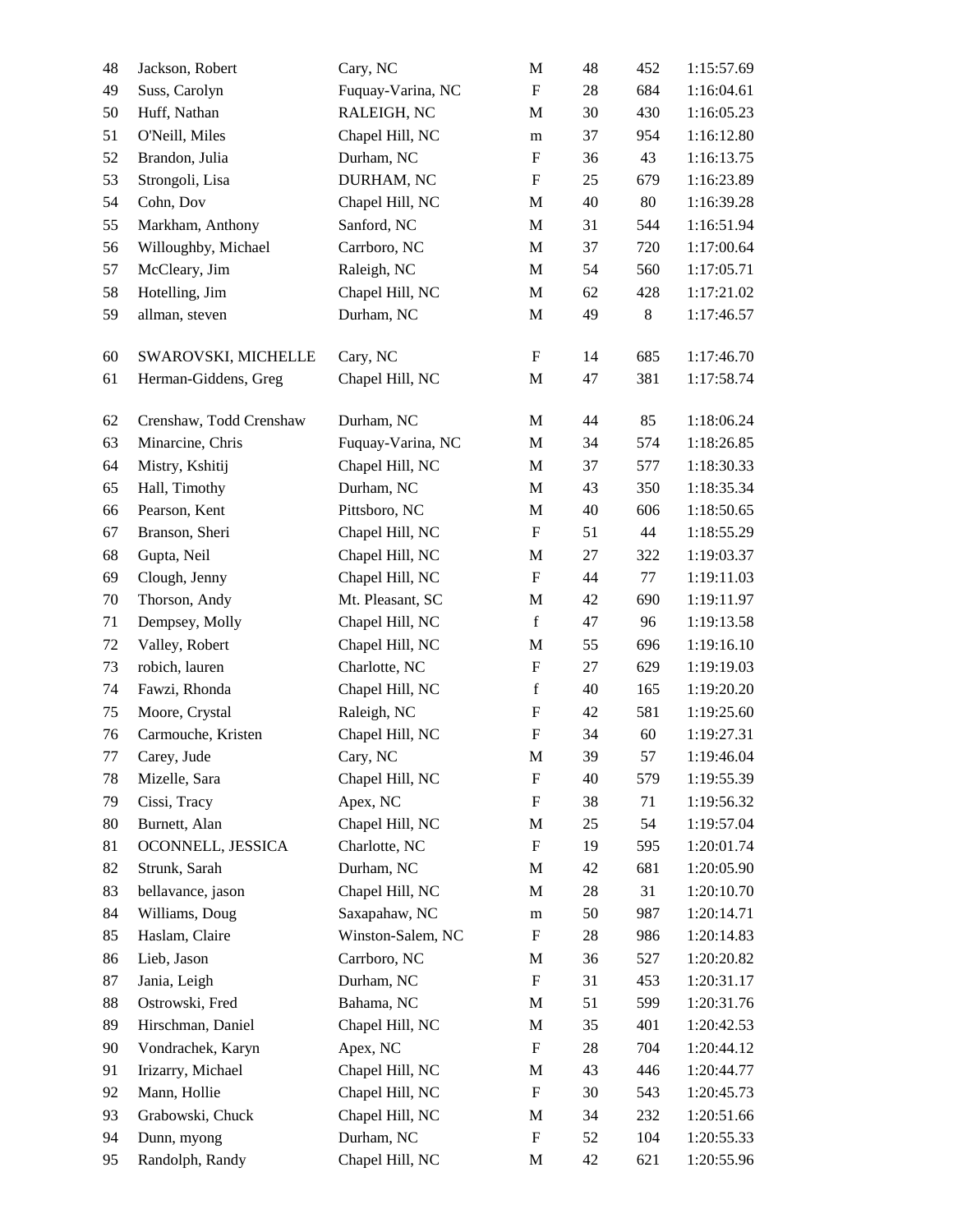| 96  | Marshall, Kristin     | Chapel Hill, NC   | $\boldsymbol{\mathrm{F}}$ | 32 | 547 | 1:21:13.82 |
|-----|-----------------------|-------------------|---------------------------|----|-----|------------|
| 97  | Moore, Brady          | Lillington, NC    | m                         | 28 | 130 | 1:21:23.23 |
| 98  | Kutner, Joel          | Chapel Hill, NC   | $\mathbf M$               | 46 | 511 | 1:21:23.42 |
| 99  | Sieck, Alexander      | Pittsboro, NC     | M                         | 17 | 652 | 1:21:35.26 |
| 100 | Connor, Gregory       | Durham, NC        | $\mathbf M$               | 38 | 81  | 1:21:56.00 |
| 101 | Marshall, Justin      | Chapel Hill, NC   | M                         | 31 | 546 | 1:22:05.20 |
| 102 | Holmberg, Jason       | Thomasville, NC   | M                         | 38 | 416 | 1:22:05.56 |
| 103 | Samuel, Carolyn       | Chapel Hill, NC   | $\boldsymbol{\mathrm{F}}$ | 29 | 635 | 1:22:07.66 |
| 104 | Bennwtt, Jason        | Raleigh, NC       | m                         | 32 | 144 | 1:22:13.10 |
| 105 | Gualtieri-Reed, Liz   | Chapel Hill, NC   | $\boldsymbol{\mathrm{F}}$ | 40 | 318 | 1:22:15.06 |
| 106 | Warner, Carolyn       | Chapel Hill, NC   | $\boldsymbol{\mathrm{F}}$ | 24 | 708 | 1:22:18.85 |
| 107 | Barker, Bobbi         | Jacksonville, NC  | ${\bf F}$                 | 28 | 19  | 1:22:19.20 |
| 108 | Lee, Jessica          | Chapel Hill, NC   | $\boldsymbol{\mathrm{F}}$ | 39 | 520 | 1:22:33.67 |
| 109 | Carr, Jenny           | RALEIGH, NC       | M                         | 23 | 63  | 1:22:37.88 |
| 110 | Wilson, Brandon       | Kinston, NC       | $\mathbf M$               | 35 | 721 | 1:22:41.56 |
| 111 | hazen, lucie          | Beaufort, NC      | $\boldsymbol{\mathrm{F}}$ | 33 | 374 | 1:22:43.92 |
| 112 | Christian, Brooke     | DURHAM, NC        | $\boldsymbol{\mathrm{F}}$ | 29 | 68  | 1:22:50.21 |
| 113 | Marrone, Suzanne      | Raleigh, NC       | $\boldsymbol{\mathrm{F}}$ | 34 | 545 | 1:23:08.90 |
| 114 | Craney, Richard       | Rougemont, NC     | M                         | 45 | 82  | 1:23:15.51 |
| 115 | Young, Timothy        | Durham, NC        | M                         | 32 | 727 | 1:23:18.09 |
| 116 | Russell, Matthew      | Charlotte, NC     | ${\rm m}$                 | 26 | 152 | 1:23:19.57 |
| 117 | Haac, Jillian         | Wilmington, DE    | $\mathbf f$               | 21 | 971 | 1:23:20.07 |
| 118 | Kingman, Paul         | CARY, NC          | $\mathbf M$               | 41 | 504 | 1:23:27.97 |
| 119 | Brewer, Justin        | Fuquay-Varina, NC | M                         | 27 | 46  | 1:23:43.57 |
| 120 | Scroggins, Yohanna    | Haw River, NC     | $\mathbf f$               | 29 | 953 | 1:23:49.51 |
| 121 | Edwards, Scott        | Bedford, TX       | M                         | 52 | 108 | 1:24:00.01 |
| 122 | Davis, Beth           | Chapel Hill, NC   | $\mathbf F$               | 40 | 930 | 1:24:04.91 |
| 123 | Kurt, Mark            | Carrboro, NC      | M                         | 31 | 510 | 1:24:17.18 |
| 124 | Christian, Holly      | Chapel Hill, NC   | $\boldsymbol{\mathrm{F}}$ | 58 | 69  | 1:24:18.41 |
| 125 | Williams, Christianna | Chapel Hill, NC   | $\boldsymbol{\mathrm{F}}$ | 45 | 716 | 1:24:19.80 |
| 126 | Heetderks, Elizabeth  | Chapel Hill, NC   | $\boldsymbol{\mathrm{F}}$ | 38 | 375 | 1:24:21.75 |
| 127 | Teachout, Zephyr      | Durham, NC        | F                         | 37 | 687 | 1:24:39.90 |
| 128 | Luben, Tom            | DURHAM, NC        | $\mathbf M$               | 35 | 534 | 1:24:43.58 |
| 129 | Clark, Ashley         | Chapel Hill, NC   | $\boldsymbol{\mathrm{F}}$ | 26 | 72  | 1:24:54.94 |
| 130 | Strong, Amy           | Durham, NC        | F                         | 41 | 955 | 1:25:00.11 |
| 131 | Strong, Michael       | New York City, NY | M                         | 44 | 956 | 1:25:00.16 |
| 132 | charles, lora         | Durham, NC        | $\boldsymbol{\mathrm{F}}$ | 37 | 65  | 1:25:02.65 |
| 133 | Kenyon, Anne          | Efland, NC        | $\boldsymbol{\mathrm{F}}$ | 37 | 501 | 1:25:07.14 |
| 134 | Reinhardt, Clare      | Pinehurst, NC     | $\mathbf f$               | 34 | 625 | 1:25:13.99 |
| 135 | Bader, Larry          | Cary, NC          | m                         | 67 | 126 | 1:25:15.30 |
| 136 | Mitchell, Meredith    | Fayetteville, NC  | $\boldsymbol{F}$          | 26 | 578 | 1:25:24.92 |
| 137 | Pedersen, Susan       | Chapel Hill, NC   | $\boldsymbol{\mathrm{F}}$ | 41 | 609 | 1:25:28.16 |
| 138 | Ruscello, Heather     | Raleigh, NC       | $\boldsymbol{F}$          | 28 | 633 | 1:25:43.48 |
| 139 | Jarvis, Andrew        | Chapel Hill, NC   | m                         | 22 | 968 | 1:25:46.00 |
| 140 | Meineke, Emily        | Durham, NC        | $\boldsymbol{\mathrm{F}}$ | 22 | 570 | 1:25:59.87 |
| 141 | Morgan, Margaret      | Raleigh, NC       | $\mathbf F$               | 40 | 582 | 1:26:02.18 |
| 142 | Barnes, Copeland      | Chapel Hill, NC   | $\boldsymbol{\mathrm{F}}$ | 20 | 21  | 1:26:02.51 |
| 143 | Whidden, Katie        | Charlotte, NC     | $\boldsymbol{\mathrm{F}}$ | 23 | 713 | 1:26:03.86 |
| 144 | Hirschman, Caitlin    | Chapel Hill, NC   | $\mathbf f$               | 37 | 385 | 1:26:04.98 |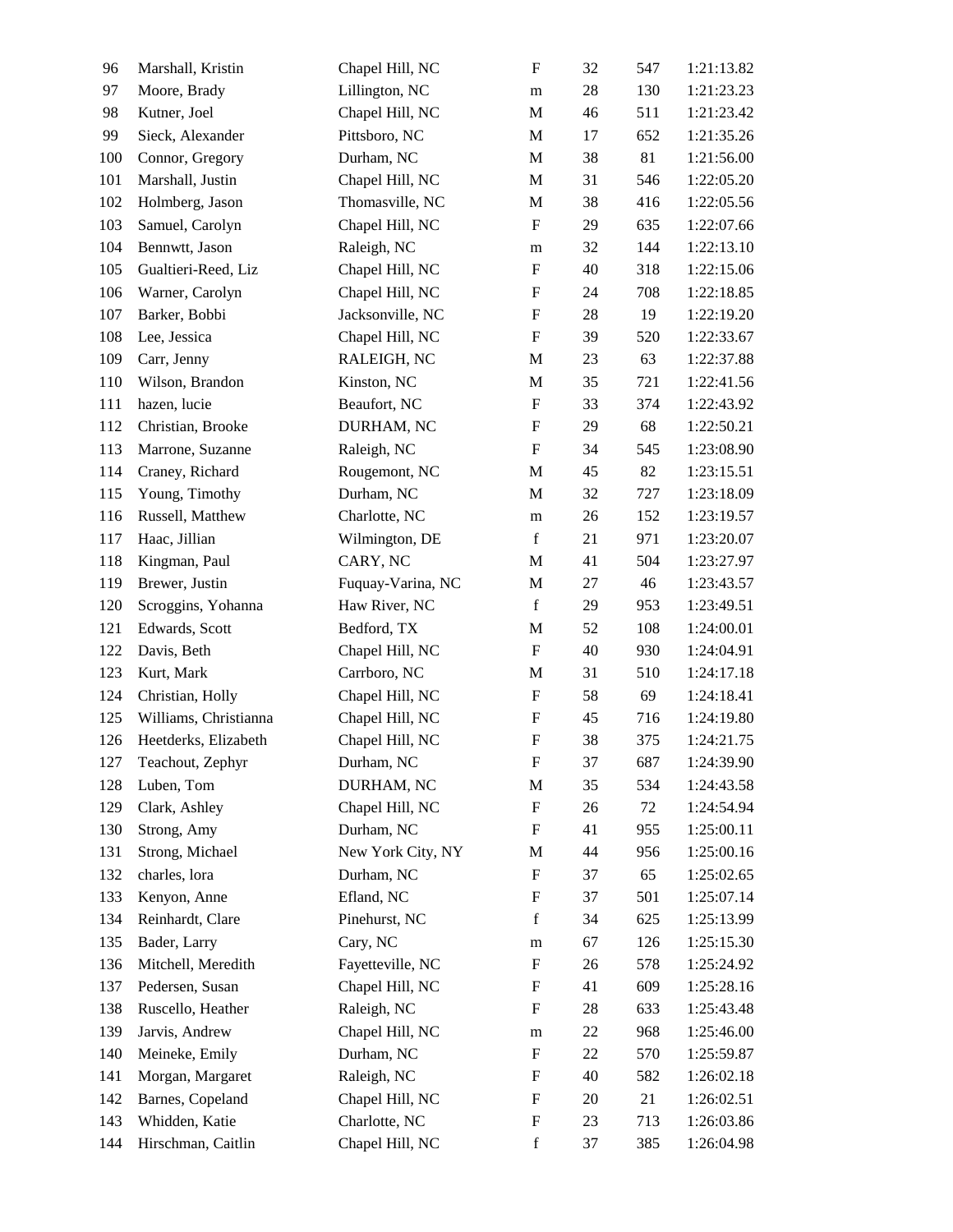| 145 | Moore, Karen       | Chapel Hill, NC   | $\mathbf f$               | 47 | 137    | 1:26:04.99 |
|-----|--------------------|-------------------|---------------------------|----|--------|------------|
| 146 | Huffman, Tim       | RALEIGH, NC       | $\mathbf M$               | 44 | 432    | 1:26:05.95 |
| 147 | Funk, David        | Chapel Hill, NC   | $\mathbf M$               | 32 | 150    | 1:26:07.02 |
| 148 | Frazer, Nicole     | Durham, NC        | $\boldsymbol{\mathrm{F}}$ | 28 | 124    | 1:26:08.27 |
| 149 | Bohlin, Cindy      | Chapel Hill, NC   | $\boldsymbol{\mathrm{F}}$ | 35 | 38     | 1:26:15.72 |
| 150 | Ciardella, Angelo  | Raleigh, NC       | $\mathbf M$               | 45 | 70     | 1:26:23.11 |
| 151 | Van Sant, Laura    | Chapel Hill, NC   | $\boldsymbol{\mathrm{F}}$ | 42 | 699    | 1:26:27.39 |
| 152 | Lloyd, Danny       | Mebane, NC        | $\mathbf M$               | 36 | 529    | 1:26:32.22 |
| 153 | McGlaughlin, Eric  | RALEIGH, NC       | M                         | 27 | 565    | 1:26:32.75 |
| 154 | Gordek, Harper     | Durham, NC        | M                         | 31 | 224    | 1:26:33.53 |
| 155 | Fraher, Erin       | Chapel Hill, NC   | $\boldsymbol{\mathrm{F}}$ | 43 | 123    | 1:26:34.79 |
| 156 | Meredith, Dave     | Durham, NC        | M                         | 41 | 571    | 1:26:35.58 |
| 157 | Dixon, Bob         | Chapel Hill, NC   | $\mathbf M$               | 50 | 100    | 1:26:37.10 |
| 158 | Kopp, Katherine    | Chapel Hill, NC   | M                         | 23 | 506    | 1:26:50.41 |
| 159 | Lucas, Amy         | Durham, NC        | $\mathbf f$               | 32 | 951    | 1:27:05.03 |
| 160 | Reed, Linda        | Chapel Hill, NC   | $\boldsymbol{\mathrm{F}}$ | 54 | 623    | 1:27:13.90 |
| 161 | Clark, Doug        | Chapel Hill, NC   | M                         | 52 | 73     | 1:27:40.77 |
| 162 | Carr, Danette      | Raleigh, NC       | $\boldsymbol{\mathrm{F}}$ | 41 | 62     | 1:27:42.42 |
| 163 | Huffman, Cindy     | RALEIGH, NC       | $\boldsymbol{\mathrm{F}}$ | 40 | 431    | 1:27:49.83 |
| 164 | Martin, Ken        | Lombard, IL       | $\mathbf M$               | 52 | 551    | 1:27:51.97 |
| 165 | DeMauro, Greg      | Mebane, NC        | $\mathbf M$               | 38 | 94     | 1:27:54.01 |
| 166 | MCINTYRE, BOB      | Chapel Hill, NC   | M                         | 50 | 146    | 1:27:59.87 |
| 167 | Welch, Matt        | Chapel Hill, NC   | $\mathbf M$               | 40 | 711    | 1:28:01.11 |
| 168 | Painter, Paige     | Cary, NC          | $\boldsymbol{\mathrm{F}}$ | 26 | 602    | 1:28:04.09 |
| 169 | Lagina, Suzanne    | Chapel Hill, NC   | $\boldsymbol{\mathrm{F}}$ | 62 | 512    | 1:28:20.07 |
| 170 | Doyle, William     | Chapel Hill, NC   | $\mathbf M$               | 39 | 102    | 1:28:21.46 |
| 171 | Scruggs, Mark      | DURHAM, NC        | M                         | 54 | 647    | 1:28:23.30 |
| 172 | Leblanc, Luc       | Durham, NC        | $\mathbf M$               | 49 | 519    | 1:28:25.67 |
| 173 | Lentz, Bradshaw    | Chapel Hill, NC   | M                         | 30 | 524    | 1:28:36.66 |
| 174 | Bryson, Paul       | Durham, NC        | ${\rm m}$                 | 31 | 936    | 1:28:40.28 |
| 175 | Arnold, Jen        | Durham, NC        | $\boldsymbol{\mathrm{F}}$ | 31 | 12     | 1:29:02.51 |
| 176 | Arnold, Steve      | Durham, NC        | ${\rm m}$                 | 30 | 138    | 1:29:02.55 |
| 177 | Crume, Richard     | Chapel Hill, NC   | $\mathbf M$               | 56 | 88     | 1:29:06.55 |
| 178 | Sztukowski, Buzz   | Chapel Hill, NC   | ${\rm m}$                 | 54 | 686    | 1:29:06.66 |
| 179 | Thompson, Joni     | Sanford, NC       | F                         | 26 | 689    | 1:29:17.87 |
| 180 | Mandulalm, John    | Lumberton, NC     | m                         | 32 | 163    | 1:29:22.28 |
| 181 | Mazzocchi, Jay     | Chapel Hill, NC   | M                         | 49 | 555    | 1:29:28.59 |
| 182 | Moyer, Scott       | Dunnellon, FL     | $\mathbf M$               | 45 | 589    | 1:29:39.23 |
| 183 | best, j            | Durham, NC        | M                         | 44 | 32     | 1:29:39.39 |
| 184 | Huskins, Alexandra | Chapel Hill, NC   | $\boldsymbol{\mathrm{F}}$ | 20 | 439    | 1:29:47.56 |
| 185 | Johnson, Darv      | Carrboro, NC      | ${\rm m}$                 | 37 | 935    | 1:29:51.92 |
| 186 | Beason, Nicole     | Crested Butte, CO | $\mathbf f$               | 23 | 963    | 1:29:56.18 |
| 187 | Vann Jr., Willliam | Chapel Hill, NC   | $\mathbf M$               | 61 | 700    | 1:30:00.61 |
| 188 | Finkelstein, Eric  | Chapel Hill, NC   | M                         | 39 | 118    | 1:30:04.08 |
| 189 | Gillam, Kyle       | Raeford, NC       | M                         | 30 | 190    | 1:30:16.21 |
| 190 | Farrelly, Matthew  | Hillsborough, NC  | M                         | 41 | 115    | 1:30:19.74 |
| 191 | Horton, Susan      | Chapel Hill, NC   | $\mathbf F$               | 23 | 418    | 1:30:25.38 |
| 192 | Allen, Jeffery     | Hillsborough, NC  | $\mathbf M$               | 42 | $\tau$ | 1:30:26.60 |
| 193 | Young, Kelly       | Chapel Hill, NC   | $\boldsymbol{F}$          | 34 | 726    | 1:30:26.66 |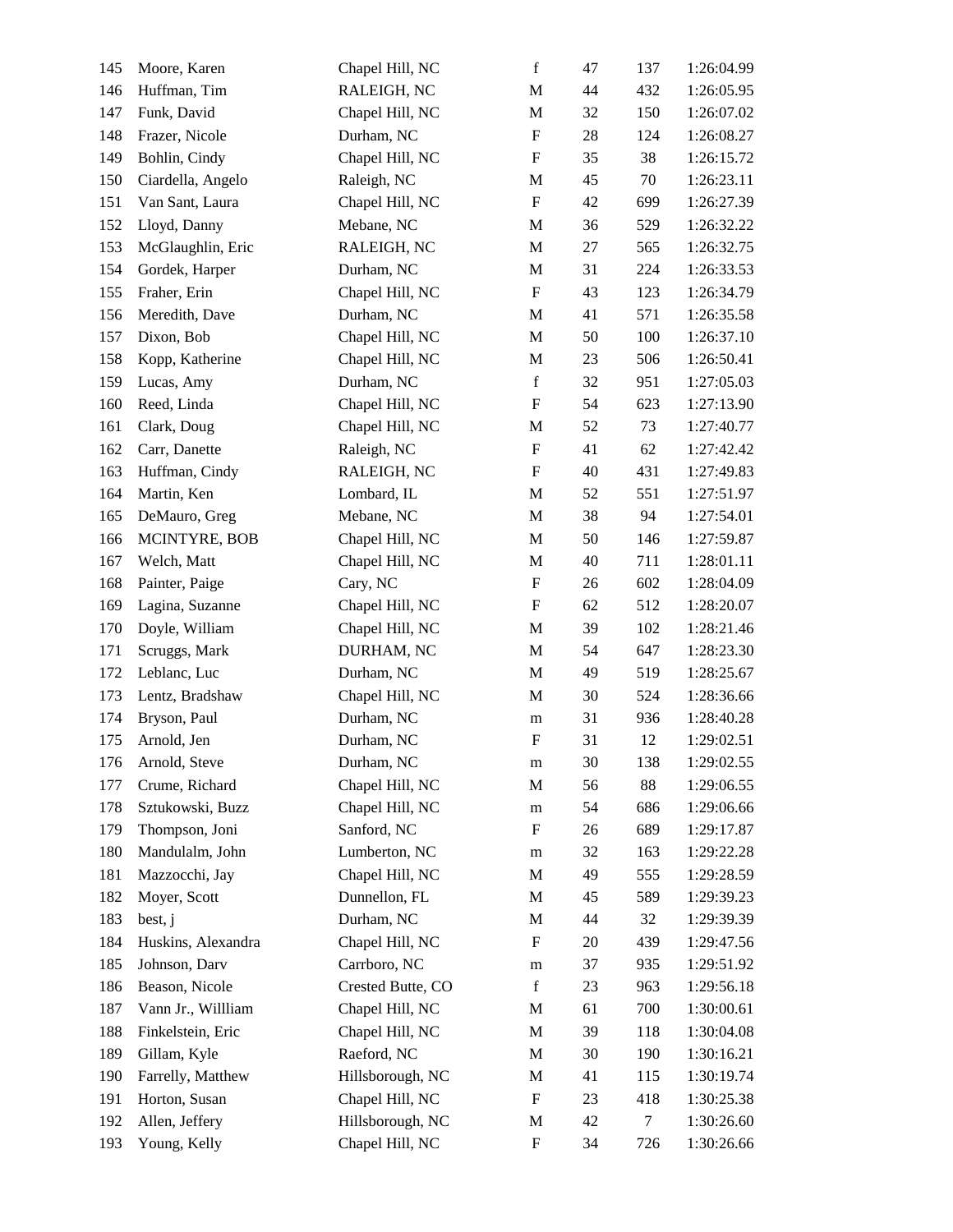| 194 | McKinney, Lauren    | DURHAM, NC            | $\mathbf f$               | 19 | 131            | 1:30:39.02 |
|-----|---------------------|-----------------------|---------------------------|----|----------------|------------|
| 195 | Bedford, James      | Chapel Hill, NC       | $\mathbf M$               | 23 | $28\,$         | 1:30:41.86 |
| 196 | Patterson, Cam      | Chapel Hill, NC       | $\mathbf M$               | 46 | 604            | 1:30:42.64 |
| 197 | Adams, Jennifer     | Pittsboro, NC         | $\boldsymbol{\mathrm{F}}$ | 32 | $\overline{2}$ | 1:30:44.91 |
| 198 | Strain, Megan       | Cary, NC              | $\boldsymbol{\mathrm{F}}$ | 35 | 678            | 1:30:48.11 |
| 199 | Larson, Claire      | Chapel Hill, NC       | $\boldsymbol{\mathrm{F}}$ | 25 | 516            | 1:30:50.98 |
| 200 | Dempsey, Bert       | Chapel Hill, NC       | M                         | 47 | 95             | 1:30:55.94 |
| 201 | Ford, Monica        | Chapel Hill, NC       | ${\bf F}$                 | 41 | 121            | 1:31:02.42 |
| 202 | Allen, Cheryl       | Chapel Hill, NC       | $\boldsymbol{\mathrm{F}}$ | 39 | 6              | 1:31:02.64 |
| 203 | Seigel, Maria       | DURHAM, NC            | $\mathbf f$               | 34 | 166            | 1:31:12.85 |
| 204 | Cogliano, Matthew   | Swampscott, MA        | M                         | 30 | 79             | 1:31:15.02 |
| 205 | Clements, Kyle      | Chapel Hill, NC       | M                         | 40 | 74             | 1:31:20.37 |
| 206 | Bachman, Jennifer   | Bahama, NC            | ${\bf F}$                 | 43 | 17             | 1:31:45.28 |
| 207 | Phillips, Sarah     | Beaufort, NC          | $\boldsymbol{\mathrm{F}}$ | 32 | 612            | 1:31:48.64 |
| 208 | Stutts, Rick        | Raleigh, NC           | ${\rm m}$                 | 44 | 167            | 1:32:06.19 |
| 209 | Barnett, Michelle   | Durham, NC            | $\boldsymbol{\mathrm{F}}$ | 25 | 22             | 1:32:12.25 |
| 210 | Friedman, Paul      | Durham, NC            | M                         | 38 | 133            | 1:32:14.54 |
| 211 | Grahn, Frederick    | Cary, NC              | $\mathbf M$               | 35 | 235            | 1:32:21.68 |
| 212 | struble, kevin      | lynchburg, VA         | M                         | 37 | 680            | 1:32:25.61 |
| 213 | Thomas, Kelly       | Durham, NC            | $\boldsymbol{\mathrm{F}}$ | 28 | 688            | 1:32:36.56 |
| 214 | Wennerstrom, Kinsey | Durham, NC            | $\boldsymbol{\mathrm{F}}$ | 38 | 153            | 1:32:38.07 |
| 215 | Garrison, Ann       | Durham, NC            | $\boldsymbol{\mathrm{F}}$ | 25 | 161            | 1:32:44.62 |
| 216 | Laster Jr., Louis   | Catonsville, MD       | $\mathbf M$               | 36 | 517            | 1:32:51.25 |
| 217 | Georgitis, John     | Fuquay-Varina, NC     | M                         | 58 | 162            | 1:33:11.62 |
| 218 | Magee, Patrick      | Holly Springs, NC     | $\mathbf M$               | 63 | 541            | 1:33:12.57 |
| 219 | Blank, Stacy        | Gibsonville, NC       | $\boldsymbol{\mathrm{F}}$ | 37 | 985            | 1:33:18.35 |
| 220 | Mehaffey, Mark      | Saxapahaw, NC         | M                         | 43 | 984            | 1:33:22.08 |
| 221 | LYONS, AMANDA       | Lexington, SC         | $\boldsymbol{\mathrm{F}}$ | 34 | 538            | 1:33:30.74 |
| 222 | Tyler, Eileen       | Chapel Hill, NC       | $\boldsymbol{\mathrm{F}}$ | 56 | 695            | 1:33:30.76 |
| 223 | Olshenske, Rudi     | Annandale, VA         | M                         | 29 | 597            | 1:33:30.83 |
| 224 | Divaris, Kimon      | Chapel Hill, NC       | M                         | 28 | 99             | 1:33:31.27 |
| 225 | Morris, Marvin      | Semora, NC            | M                         | 48 | 584            | 1:33:47.02 |
| 226 | Morris II, Marvin   | Semora, NC            | $\mathbf M$               | 21 | 585            | 1:33:47.06 |
| 227 | Martin, Whitney     | Durham, NC            | $\mathbf F$               | 31 | 552            | 1:33:53.90 |
| 228 | Hicks, Erin         | <b>BURLINGTON, NC</b> | $\boldsymbol{F}$          | 40 | 384            | 1:33:55.88 |
| 229 | Graichen, Ava       | Charleston, SC        | $\boldsymbol{\mathrm{F}}$ | 25 | 241            | 1:33:59.61 |
| 230 | Beck, Korie         | Apex, NC              | $\boldsymbol{\mathrm{F}}$ | 35 | 27             | 1:33:59.69 |
| 231 | Puckett, Jeff       | Durham, NC            | $\mathbf M$               | 32 | 619            | 1:34:11.20 |
| 232 | Lumbantobing, Rotua | <b>BURLINGTON, NC</b> | $\mathbf F$               | 39 | 536            | 1:34:15.64 |
| 233 | Warner, Peggy       | Cary, NC              | $\mathbf f$               | 55 | 1000           | 1:34:18.50 |
| 234 | Tracy, Kevin        | Cary, NC              | M                         | 31 | 693            | 1:34:32.98 |
| 235 | Edmunds, Rick       | Durham, NC            | m                         | 49 | 983            | 1:34:38.35 |
| 236 | McCutcheon, Brian   | Norfolk, VA           | $\mathbf M$               | 31 | 562            | 1:34:39.78 |
| 237 | Smith, Mary         | Chapel Hill, NC       | $\mathbf F$               | 45 | 660            | 1:34:41.36 |
| 238 | Romero, Viana       | Raleigh, NC           | F                         | 32 | 631            | 1:34:48.60 |
| 239 | Brantham, Jeremy    | Raleigh, NC           | m                         | 30 | 957            | 1:34:56.05 |
| 240 | Caviness, Walter    | RALEIGH, NC           | M                         | 39 | 64             | 1:35:19.64 |
| 241 | Woodman, Anne       | Morrisville, NC       | $\boldsymbol{\mathrm{F}}$ | 36 | 725            | 1:35:22.32 |
| 242 | CLINARD, DAPHNE     | Raleigh, NC           | $\boldsymbol{F}$          | 24 | 76             | 1:35:27.61 |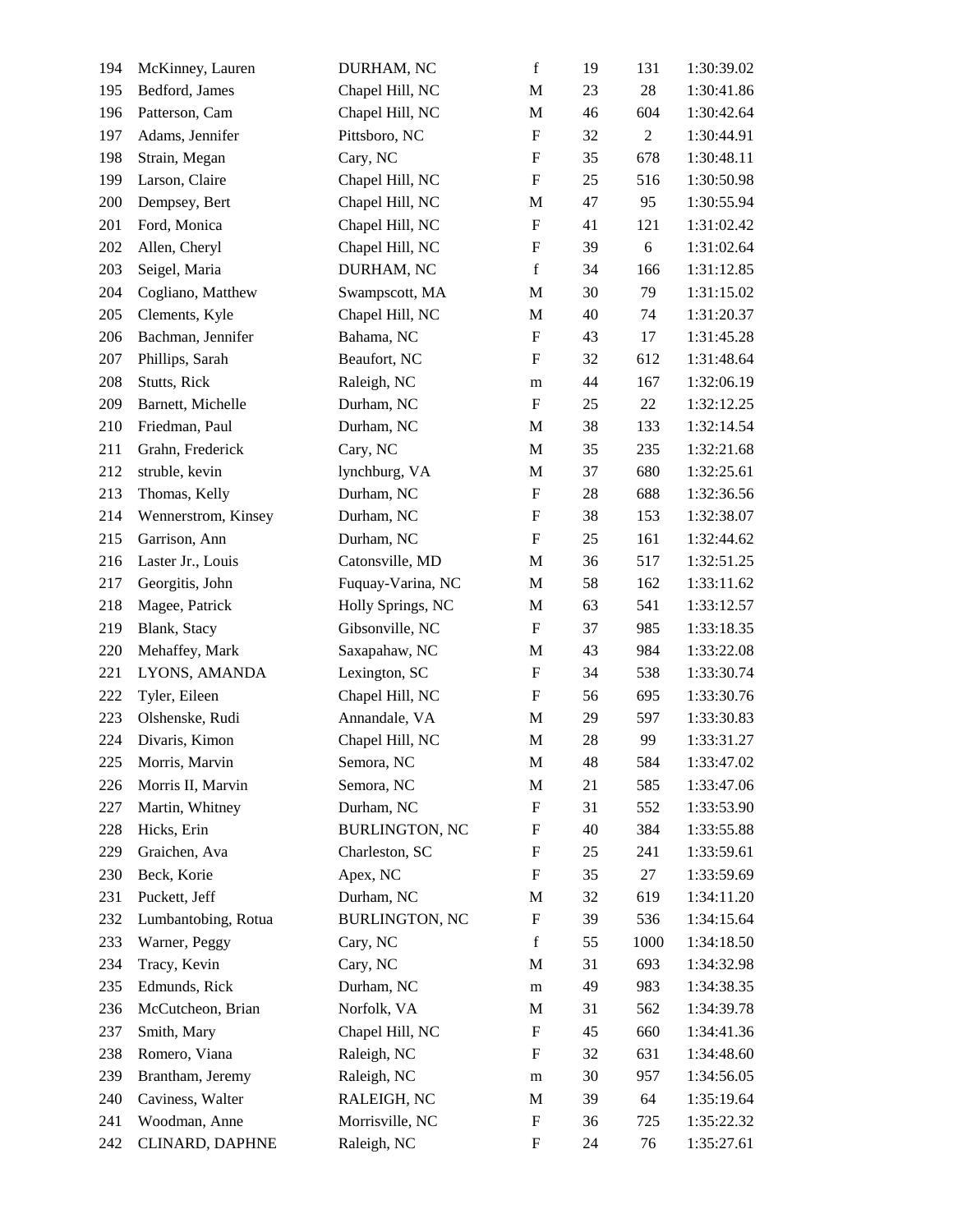| 243 | Clinard, Caitlin        | Raleigh, NC        | $\boldsymbol{\mathrm{F}}$ | 24     | 75  | 1:35:29.61 |
|-----|-------------------------|--------------------|---------------------------|--------|-----|------------|
| 244 | Kells, John             | Raleigh, NC        | m                         | 26     | 149 | 1:35:34.36 |
| 245 | Van Ark, Jonathan       | Chapel Hill, NC    | M                         | 47     | 697 | 1:35:39.22 |
| 246 | Schwartz, Amie          | Chapel Hill, NC    | $\boldsymbol{\mathrm{F}}$ | 42     | 645 | 1:35:39.43 |
| 247 | Arbon, Ami              | Chapel Hill, NC    | $\boldsymbol{\mathrm{F}}$ | 30     | 11  | 1:35:42.97 |
| 248 | Warren, Ross            | Morrisville, NC    | M                         | 38     | 709 | 1:35:43.32 |
| 249 | Smullen, Moira          | Durham, NC         | $\mathbf F$               | 41     | 662 | 1:35:51.48 |
| 250 | bryant jr, ken          | Greenville, NC     | M                         | 58     | 52  | 1:35:52.67 |
| 251 | Surh, Jerry             | Carrboro, NC       | $\mathbf M$               | $70\,$ | 977 | 1:36:23.77 |
| 252 | Simmons, Lisa           | Chapel Hill, NC    | $\boldsymbol{\mathrm{F}}$ | 37     | 655 | 1:36:27.42 |
| 253 | Phillips, Jason         | Southern Pines, NC | M                         | 38     | 611 | 1:36:41.52 |
| 254 | Cardwell, Ramsey        | Chapel Hill, NC    | M                         | $20\,$ | 56  | 1:36:55.46 |
| 255 | Fatheree, John          | Rocky Mount, NC    | M                         | 51     | 116 | 1:37:07.98 |
| 256 | Carlson, Jessica        | Norfolk, VA        | $\boldsymbol{\mathrm{F}}$ | 25     | 58  | 1:37:17.37 |
| 257 | Braswell, Robert        | Hickory, NC        | $\mathbf M$               | 49     | 941 | 1:37:18.74 |
| 258 | Briley, John            | Winterville, NC    | M                         | 30     | 47  | 1:37:35.95 |
| 259 | Noe, Lawrence           | Chapel Hill, NC    | M                         | 49     | 593 | 1:37:37.42 |
| 260 | Klein, Manda            | Durham, NC         | $\boldsymbol{\mathrm{F}}$ | 27     | 505 | 1:37:45.19 |
| 261 | Wilson, Kelly           | Durham, NC         | $\boldsymbol{\mathrm{F}}$ | 31     | 723 | 1:37:49.24 |
| 262 | Blanton, Lisa           | Lawndale, NC       | $\boldsymbol{\mathrm{F}}$ | 33     | 35  | 1:37:50.51 |
| 263 | Boyette, Alan           | Greensboro, NC     | M                         | 48     | 41  | 1:37:53.16 |
| 264 | Pollei, Heather         | Chapel Hill, NC    | $\boldsymbol{\mathrm{F}}$ | 30     | 613 | 1:38:33.89 |
| 265 | Bowen, Katie            | Chapel Hill, NC    | $\mathbf f$               | 21     | 964 | 1:38:34.76 |
| 266 | Bowen, Sarah            | Chapel Hill, NC    | $\mathbf f$               | 27     | 965 | 1:38:34.94 |
| 267 | Carmichael, Sherri      | Chapel Hill, NC    | $\boldsymbol{\mathrm{F}}$ | 41     | 59  | 1:38:37.23 |
| 268 | Lewis, Melissa          | Sanford, NC        | $\boldsymbol{\mathrm{F}}$ | 31     | 525 | 1:38:53.44 |
| 269 | Powell-Craney, Angela   | Rougemont, NC      | $\mathbf f$               | 51     | 616 | 1:38:54.11 |
| 270 | Boyette, Barb           | Greensboro, NC     | $\boldsymbol{\mathrm{F}}$ | 40     | 42  | 1:38:59.85 |
| 271 | Pedersen, Eve           | Raleigh, NC        | $\boldsymbol{\mathrm{F}}$ | 28     | 608 | 1:39:10.70 |
| 272 | Russo, Frank            | CARY, NC           | $\mathbf M$               | 38     | 634 | 1:39:22.82 |
| 273 | Getty, Kimberly         | Raleigh, NC        | $\boldsymbol{\mathrm{F}}$ | 31     | 170 | 1:39:37.07 |
| 274 | McAdoo, Allison         | RALEIGH, NC        | $\boldsymbol{\mathrm{F}}$ | 30     | 557 | 1:39:49.50 |
| 275 | Vlkojan, Emily          | Raleigh, NC        | $\boldsymbol{\mathrm{F}}$ | 30     | 703 | 1:39:50.67 |
| 276 | Lewis, Amy              | Raleigh, NC        | $\mathbf f$               | 35     | 156 | 1:39:51.35 |
| 277 | Feldman, Jonathan       | Asheville, NC      | $\mathbf M$               | 41     | 117 | 1:39:59.26 |
| 278 | Creamer, Victoria       | Durham, NC         | $\mathbf F$               | 33     | 83  | 1:40:01.65 |
| 279 | DiMichele, Laura        | Durham, NC         | $\mathbf F$               | 28     | 98  | 1:40:07.77 |
| 280 | Wang, Virginia          | Carrboro, NC       | $\boldsymbol{\mathrm{F}}$ | 34     | 707 | 1:40:10.67 |
| 281 | Santowasso, Becky       | Raleigh, NC        | $\boldsymbol{\mathrm{F}}$ | 44     | 638 | 1:40:14.95 |
| 282 | Schaeffer, Michael      | Baltimore, MD      | M                         | 37     | 641 | 1:40:17.67 |
| 283 | Schaeffer, Angela       | Baltimore, MD      | $\mathbf F$               | 37     | 640 | 1:40:17.74 |
| 284 | Lougee, Dennis          | Durham, NC         | M                         | 42     | 533 | 1:40:20.83 |
| 285 | Donovan, Cynthia        | Chapel Hill, NC    | $\boldsymbol{\mathrm{F}}$ | 32     | 101 | 1:40:21.96 |
| 286 | Healy, Mary Kate        | Frederick, MD      | $\boldsymbol{F}$          | 20     | 981 | 1:40:25.93 |
| 287 | Isley-Roghelia, Deborah | DURHAM, NC         | $\mathbf F$               | 47     | 450 | 1:40:39.95 |
| 288 | Bland, Ruby             | DURHAM, NC         | $\boldsymbol{\mathrm{F}}$ | 59     | 34  | 1:40:43.28 |
| 289 | Smith, Robin            | Carrboro, NC       | $\boldsymbol{F}$          | 24     | 661 | 1:40:48.20 |
| 290 | Smith, Alison           | Elon, NC           | $\mathbf F$               | 21     | 658 | 1:40:48.31 |
| 291 | Kopp, Margaret          | Chapel Hill, NC    | $\boldsymbol{\mathrm{F}}$ | 29     | 507 | 1:41:02.88 |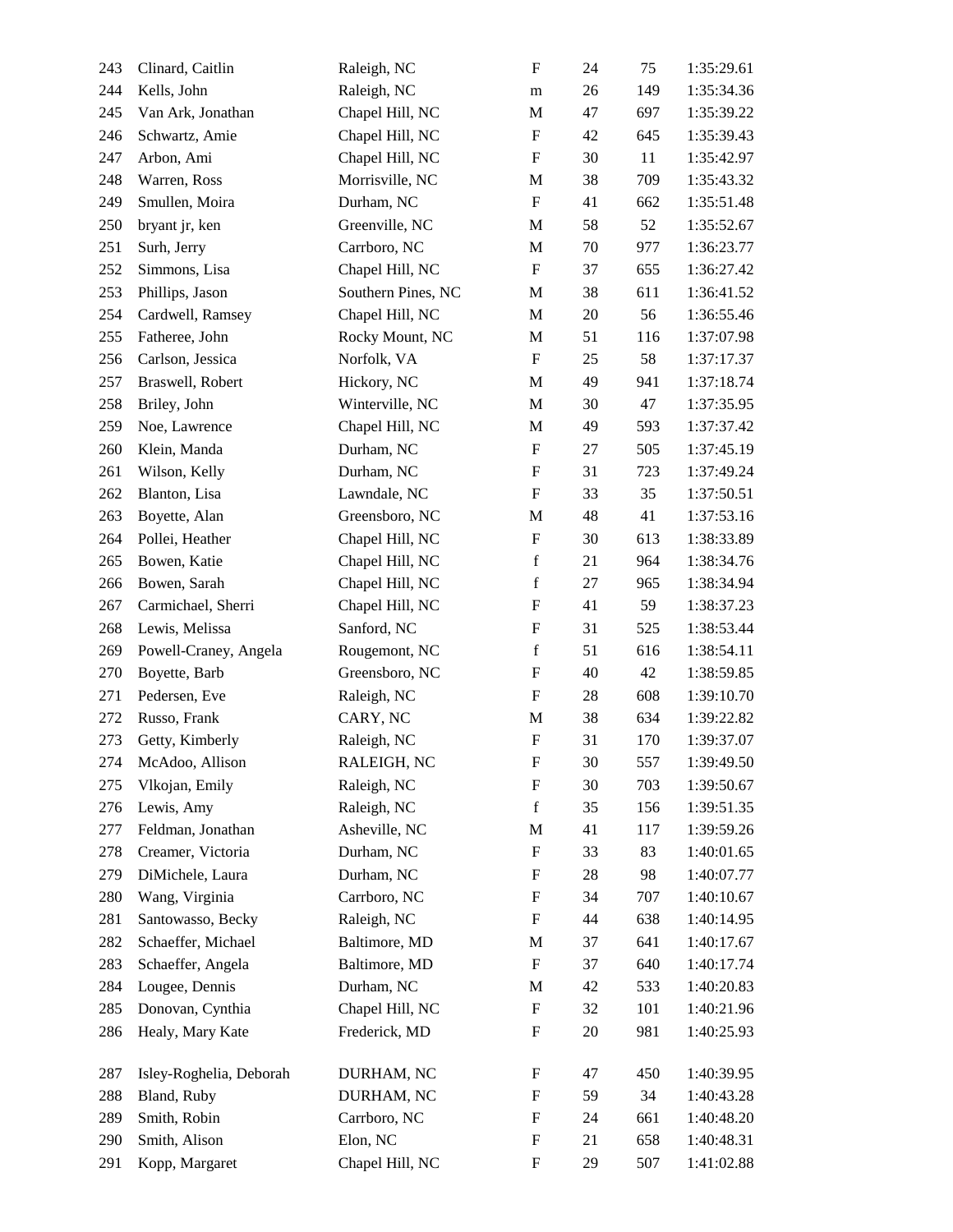| 292 | Everett, Megan       | Carrboro, NC    | $\boldsymbol{\mathrm{F}}$ | 30 | 110 | 1:41:03.30 |
|-----|----------------------|-----------------|---------------------------|----|-----|------------|
| 293 | Jenkins, Jennifer    | Durham, NC      | $\boldsymbol{\mathrm{F}}$ | 37 | 459 | 1:41:05.40 |
| 294 | Ludington, Sarah     | Carrboro, NC    | $\boldsymbol{\mathrm{F}}$ | 44 | 535 | 1:41:05.60 |
| 295 | Martin, Michael      | Cary, NC        | m                         | 48 | 157 | 1:41:17.81 |
| 296 | Gutterman, David     | Greensboro, NC  | $\mathbf M$               | 52 | 340 | 1:41:37.23 |
| 297 | Westbrook, Sherri    | Durham, NC      | $\boldsymbol{\mathrm{F}}$ | 40 | 712 | 1:41:43.62 |
| 298 | Mineer, Mike         | Bear Creek, NC  | M                         | 41 | 576 | 1:41:45.92 |
| 299 | Agatucci, Kim        | Chapel Hill, NC | $\boldsymbol{\mathrm{F}}$ | 40 | 3   | 1:41:48.78 |
| 300 | Zaas, Aimee          | Chapel Hill, NC | $\boldsymbol{\mathrm{F}}$ | 37 | 728 | 1:41:48.79 |
| 301 | Potter, Margaret     | DURHAM, NC      | $\boldsymbol{\mathrm{F}}$ | 21 | 615 | 1:41:49.96 |
| 302 | McElheny, Jessica    | Raleigh, NC     | $\boldsymbol{\mathrm{F}}$ | 24 | 563 | 1:41:52.73 |
| 303 | Baron, Naomi         | Chapel Hill, NC | $\boldsymbol{\mathrm{F}}$ | 54 | 961 | 1:41:55.84 |
| 304 | Patterson, Kristine  | Chapel Hill, NC | $\boldsymbol{\mathrm{F}}$ | 43 | 605 | 1:41:56.59 |
| 305 | Revoy, Brandie       | Chapel Hill, NC | $\boldsymbol{\mathrm{F}}$ | 34 | 627 | 1:42:14.29 |
| 306 | Whitaker, Libby      | Chapel Hill, NC | M                         | 39 | 714 | 1:42:14.32 |
| 307 | Strain, Jacqueline   | Chapel Hill, NC | $\boldsymbol{\mathrm{F}}$ | 22 | 677 | 1:42:14.68 |
| 308 | Shohfi, Dawn         | Chapel Hill, NC | $\boldsymbol{\mathrm{F}}$ | 40 | 651 | 1:42:18.98 |
| 309 | Schroeder, Jessica   | Morrisville, NC | $\boldsymbol{\mathrm{F}}$ | 28 | 644 | 1:42:33.99 |
| 310 | Jones, Jared         | Pinnacle, NC    | ${\rm m}$                 | 23 | 976 | 1:42:35.28 |
| 311 | Beason, Carrie       | Carrboro, NC    | $\mathbf f$               | 23 | 959 | 1:42:37.90 |
| 312 | Lai, Bien            | Chapel Hill, NC | $\boldsymbol{\mathrm{F}}$ | 27 | 513 | 1:42:43.96 |
| 313 | Simmons, Christopher | Chapel Hill, NC | M                         | 38 | 654 | 1:42:56.03 |
| 314 | Keenan, Katharine    | Washington, DC  | $\boldsymbol{\mathrm{F}}$ | 35 | 487 | 1:43:01.23 |
| 315 | martin, amy          | Alexandria, VA  | $\boldsymbol{\mathrm{F}}$ | 26 | 548 | 1:43:02.86 |
| 316 | Wang, Lena           | Arlington, VA   | $\mathbf F$               | 32 | 706 | 1:43:05.98 |
| 317 | Viles, Charles       | Carrboro, NC    | M                         | 48 | 701 | 1:43:24.03 |
| 318 | Martin, Jennifer     | Raleigh, NC     | $\mathbf f$               | 38 | 549 | 1:44:05.70 |
| 319 | Wood, Ashley         | Pinnacle, NC    | $\boldsymbol{\mathrm{F}}$ | 19 | 724 | 1:44:08.44 |
| 320 | Beck, Chrissy        | DURHAM, NC      | $\boldsymbol{\mathrm{F}}$ | 42 | 26  | 1:44:10.33 |
| 321 | McKune, Anne         | Durham, NC      | $\boldsymbol{\mathrm{F}}$ | 29 | 567 | 1:44:11.19 |
| 322 | Leach, Carey         | Durham, NC      | $\boldsymbol{\mathrm{F}}$ | 36 | 518 | 1:44:12.44 |
| 323 | Matthes, Kathy       | Chapel Hill, NC | F                         | 49 | 554 | 1:44:19.25 |
| 324 | Akos, Sloane         | Chapel Hill, NC | $\boldsymbol{\mathrm{F}}$ | 39 | 5   | 1:44:19.58 |
| 325 | Fischer, Craig       | Boone, NC       | M                         | 45 | 119 | 1:44:20.07 |
| 326 | Holland, Brian       | Raleigh, NC     | $\mathbf M$               | 46 | 407 | 1:44:23.51 |
| 327 | Ettari, Gary         | Asheville, NC   | M                         | 43 | 109 | 1:44:27.44 |
| 328 | Cress, Kerryn        | Cary, NC        | $\mathbf F$               | 30 | 87  | 1:44:43.69 |
| 329 | Cress, Brad          | Cary, NC        | $\mathbf M$               | 32 | 86  | 1:44:43.87 |
| 330 | Harris, Erika        | King, NC        | $\mathbf F$               | 45 | 370 | 1:45:05.33 |
| 331 | Desai, Nitisha       | CARY, NC        | $\mathbf F$               | 20 | 97  | 1:45:11.94 |
| 332 | Brown, Virginia      | Charlotte, NC   | $\boldsymbol{\mathrm{F}}$ | 29 | 50  | 1:45:39.94 |
| 333 | Dudley, Sarah        | Charlotte, NC   | $\mathbf F$               | 32 | 103 | 1:45:40.08 |
| 334 | Christensen, Laura   | DURHAM, NC      | $\boldsymbol{\mathrm{F}}$ | 57 | 67  | 1:46:04.51 |
| 335 | Lanham, Michele      | Durham, NC      | $\mathbf F$               | 27 | 514 | 1:46:19.40 |
| 336 | Crenshaw, Cynthia    | Durham, NC      | $\mathbf F$               | 41 | 84  | 1:46:27.23 |
| 337 | mcneer, alice        | Durham, NC      | $\boldsymbol{\mathrm{F}}$ | 47 | 568 | 1:46:29.10 |
| 338 | Mangino, Lisa        | Durham, NC      | $\mathbf F$               | 38 | 542 | 1:46:29.35 |
| 339 | Coggins, Elizabeth   | Chapel Hill, NC | $\boldsymbol{\mathrm{F}}$ | 27 | 78  | 1:46:29.51 |
| 340 | Succop, Stacey       | Chapel Hill, NC | $\boldsymbol{F}$          | 30 | 682 | 1:47:02.44 |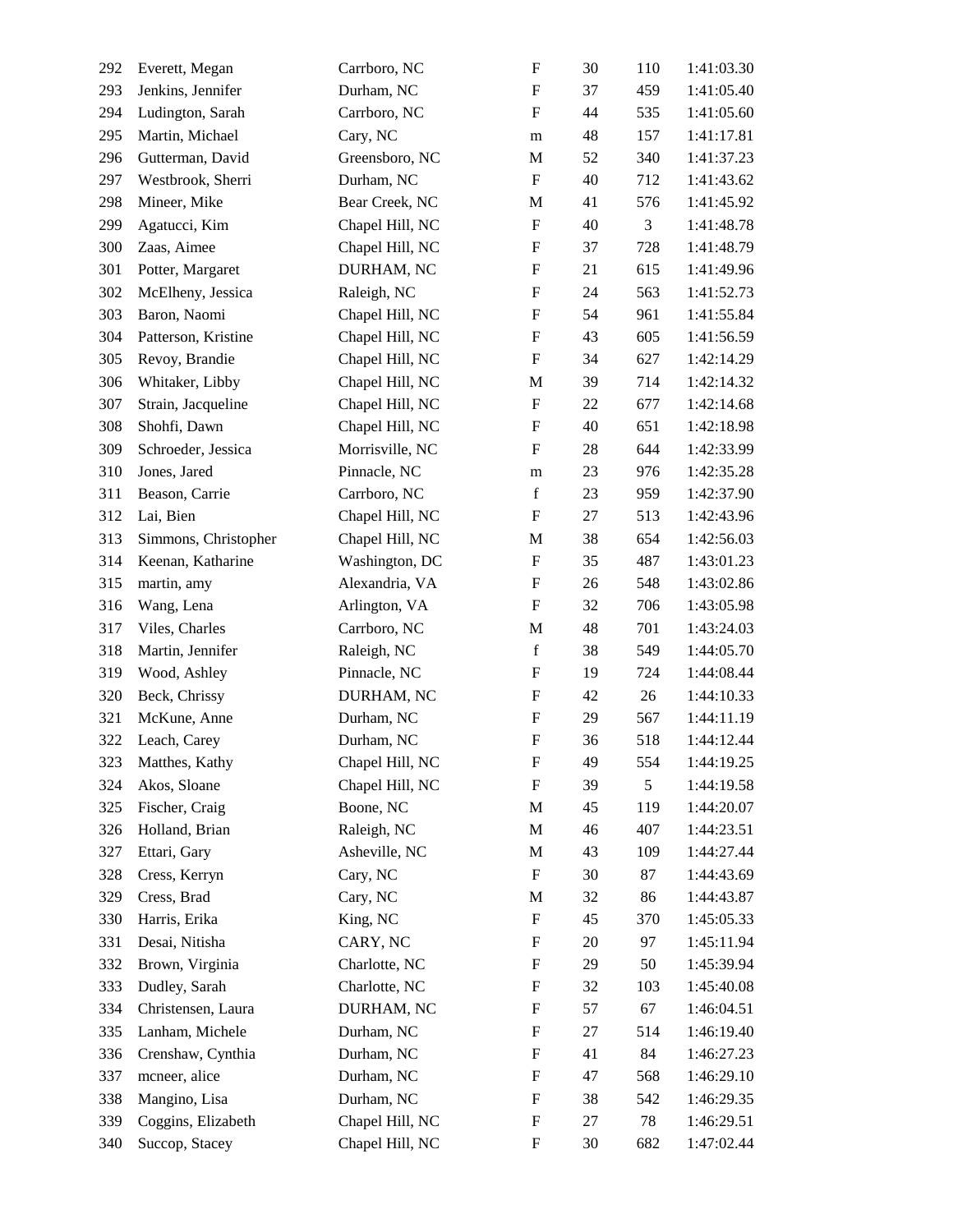| 341 | Stewart, Gary         | Clayton, NC       | m                         | 47     | 139            | 1:47:13.80 |
|-----|-----------------------|-------------------|---------------------------|--------|----------------|------------|
| 342 | Shannon, Kathleen     | Chapel Hill, NC   | $\mathbf F$               | 28     | 648            | 1:47:17.45 |
| 343 | O'Neil, Elaine        | Chapel Hill, NC   | $\boldsymbol{\mathrm{F}}$ | 46     | 594            | 1:47:34.89 |
| 344 | Arrowood, Tammy       | charlotte, nc     | $\boldsymbol{\mathrm{F}}$ | 46     | 13             | 1:48:05.03 |
| 345 | Hodge, Nicole         | Durham, NC        | $\boldsymbol{\mathrm{F}}$ | 26     | 402            | 1:48:21.56 |
| 346 | Tinstman, Jim         | Hilliard, OH      | $\mathbf M$               | 73     | 692            | 1:48:42.14 |
| 347 | Hegedus, Tess         | Chapel Hill, NC   | $\mathbf F$               | 42     | 377            | 1:48:44.57 |
| 348 | Gonzalez, Erica       | Durham, NC        | $\boldsymbol{\mathrm{F}}$ | 26     | 212            | 1:48:51.60 |
| 349 | McClelland, Renee     | Chapel Hill, NC   | $\boldsymbol{\mathrm{F}}$ | 38     | 561            | 1:49:02.79 |
| 350 | Morgan, Sara          | Chapel Hill, NC   | $\boldsymbol{\mathrm{F}}$ | 47     | 583            | 1:50:01.44 |
| 351 | Foster, C J           | Fayetteville, NC  | $\mathbf F$               | 40     | 122            | 1:50:03.21 |
| 352 | Meyer, Tom            | Chapel Hill, NC   | M                         | 66     | 572            | 1:50:04.07 |
| 353 | Mazzocchi, Megan      | Chapel Hill, NC   | $\boldsymbol{\mathrm{F}}$ | 49     | 556            | 1:50:16.83 |
| 354 | Frost, Kristen        | Apex, NC          | $\boldsymbol{\mathrm{F}}$ | 43     | 140            | 1:50:19.19 |
| 355 | Lytle, Joy            | Apex, NC          | $\boldsymbol{\mathrm{F}}$ | 34     | 539            | 1:50:19.49 |
| 356 | Rigsbee, Carol        | Chapel Hill, NC   | $\mathbf F$               | 49     | 628            | 1:50:38.10 |
| 357 | Brodie, Kelvin        | Durham, NC        | M                         | 51     | 48             | 1:50:45.79 |
| 358 | Soll, Renuka          | Chapel Hill, NC   | $\boldsymbol{\mathrm{F}}$ | 41     | 668            | 1:51:24.51 |
| 359 | Lee, Somin            | Chapel Hill, NC   | $\boldsymbol{\mathrm{F}}$ | 32     | 522            | 1:51:28.45 |
| 360 | Walter, Lisa          | Chapel Hill, NC   | $\boldsymbol{\mathrm{F}}$ | 43     | 705            | 1:52:09.58 |
| 361 | McKown, Mary          | Charleston, WV    | $\boldsymbol{\mathrm{F}}$ | 68     | 566            | 1:52:31.47 |
| 362 | Mouw, Sheri           | Chapel Hill, NC   | $\boldsymbol{\mathrm{F}}$ | 40     | 588            | 1:52:31.55 |
| 363 | Mineer, Joyce         | Bear Creek, NC    | $\boldsymbol{\mathrm{F}}$ | 43     | 575            | 1:53:12.86 |
| 364 | Larsen, Gregory       | Durham, NC        | M                         | 30     | 515            | 1:53:17.56 |
| 365 | Lee, Lacey            | Cary, NC          | $\boldsymbol{\mathrm{F}}$ | 30     | 521            | 1:53:51.63 |
| 366 | Tuskey, Mark          | Chapel Hill, NC   | $\mathbf M$               | 56     | 694            | 1:54:03.83 |
| 367 | Rowland, Megan        | Apex, NC          | M                         | $25\,$ | 632            | 1:54:37.43 |
| 368 | Farmer, Anise         | Holly Springs, NC | $\boldsymbol{\mathrm{F}}$ | 31     | 114            | 1:54:43.70 |
| 369 | Scott, Nikia          | Raleigh, NC       | $\boldsymbol{\mathrm{F}}$ | 32     | 646            | 1:54:43.90 |
| 370 | sneed, john           | CARY, NC          | $\mathbf M$               | 39     | 665            | 1:54:52.78 |
| 371 | gilchrist, kimberly   | CARY, NC          | $\mathbf F$               | 40     | 175            | 1:54:52.98 |
| 372 | Edmunds, Emily        | RALEIGH, NC       | F                         | 28     | 107            | 1:55:04.13 |
| 373 | Roland, Brad          | RALEIGH, NC       | $\mathbf M$               | 37     | 630            | 1:55:04.22 |
| 374 | Pathak, Ami           | Chapel Hill, NC   | $\mathbf F$               | 39     | 603            | 1:55:38.55 |
| 375 | Frederiksen, Jennifer | Holly Springs, NC | $\boldsymbol{F}$          | 38     | 125            | 1:55:41.49 |
| 376 | Borden, Paula         | Durham, NC        | $\boldsymbol{\mathrm{F}}$ | 32     | 40             | 1:56:00.99 |
| 377 | Raphael, Emily        | Carrboro, NC      | $\boldsymbol{\mathrm{F}}$ | 27     | 622            | 1:56:42.69 |
| 378 | Prentice, Matthew     | Carrboro, NC      | $\mathbf M$               | 29     | 617            | 1:57:52.80 |
| 379 | Glowacz, Susan        | Durham, NC        | $\mathbf F$               | 43     | 127            | 1:58:29.10 |
| 380 | Smolinski, Corrinne   | DURHAM, NC        | $\mathbf f$               | 29     | 128            | 1:58:29.91 |
| 381 | Stevens, Lisa         | Chapel Hill, NC   | $\boldsymbol{\mathrm{F}}$ | 25     | 676            | 1:59:00.32 |
| 382 | Jones, Gerald         | Pinnacle, NC      | M                         | 51     | 464            | 1:59:23.42 |
| 383 | Kells, Lacy           | Raleigh, NC       | $\mathbf f$               | 26     | 148            | 2:00:17.57 |
| 384 | Ahler, Jennifer       | Apex, NC          | F                         | 27     | $\overline{4}$ | 2:04:12.18 |
| 385 | Whitnack, Laurie      | Durham, NC        | $\boldsymbol{\mathrm{F}}$ | 37     | 715            | 2:04:28.72 |
| 386 | Krysty, Jessica       | Cary, NC          | $\boldsymbol{\mathrm{F}}$ | 34     | 509            | 2:05:36.34 |
| 387 | Siler, Amy            | Mebane, NC        | $\boldsymbol{\mathrm{F}}$ | 20     | 653            | 2:05:41.31 |
| 388 | Ebert, Heather        | DURHAM, NC        | $\boldsymbol{\mathrm{F}}$ | 34     | 106            | 2:10:12.09 |
| 389 | Jones, Sandy          | Pinnacle, NC      | $\boldsymbol{F}$          | 47     | 469            | 2:10:35.23 |